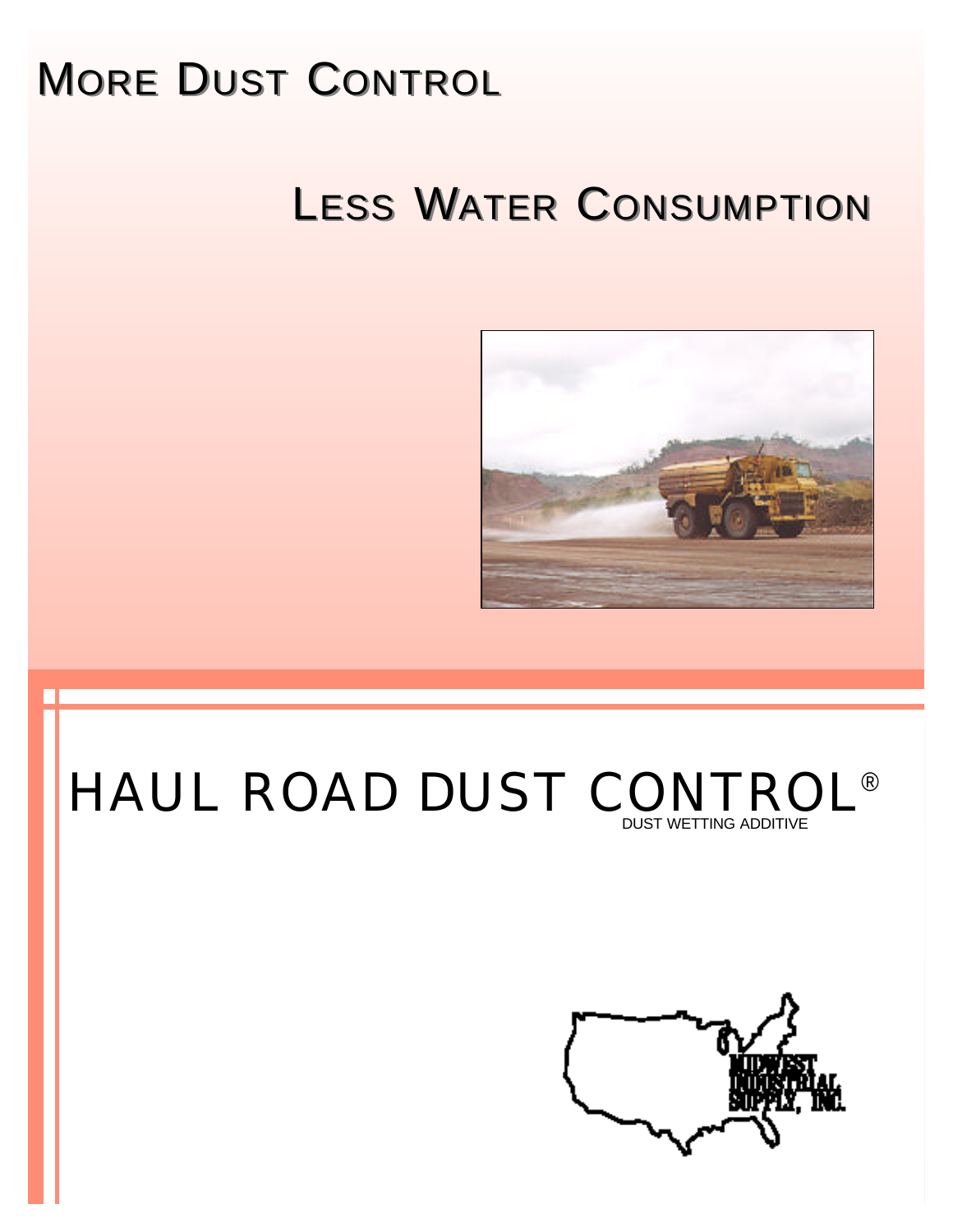## HAUL ROAD DUST CONTROL®

#### **What Is It?**

HAUL ROAD DUST CONTROL® is a dust wetting additive consisting of a blend of special surfactants which increases the ability of water to wet and suppress road dust.

#### **Why It Works**

HAUL ROAD DUST CONTROL ® has a cumulative effect in suppressing dust. Each new application of treated water receives a boost from the residual material of the previous application. The residual materials are also activated by rainfall and cause it to be absorbed into the roadbed and dust rather than running off or creating puddles.

HAUL ROAD DUST CONTROL ® uses the best current technology available to maximize effectiveness of water in wetting and suppressing haul road dust.



### HAUL ROAD DUST CONTROL ® DUST WETTING ADDITIVE

## **Works Five Ways:**

**Increases the wetting and penetration ability of water a minimumof 100%.** Water is absorbed into surface dust and the roadbed rather than running off or laying in puddles. **1**

**Causes a deep moisture penetration into dust and the roadbed.** This results in a much slower evaporation rate of the water**. 2**

**Reduces water's tension which causes water to spread in much smaller droplets.** The surface area of water coming in contact with small dust particles is significantly greater. **3**

**Contains non-volatile materials which attract both dust particles and water.** These non-volatile materials remain to attract dust particles even when almost all the water has evaporated. **4**

**5.** Residual Effect. Haul Road Dust Control® continuously improves the effectiveness of your watering program. There is a cumulative benefit from every application.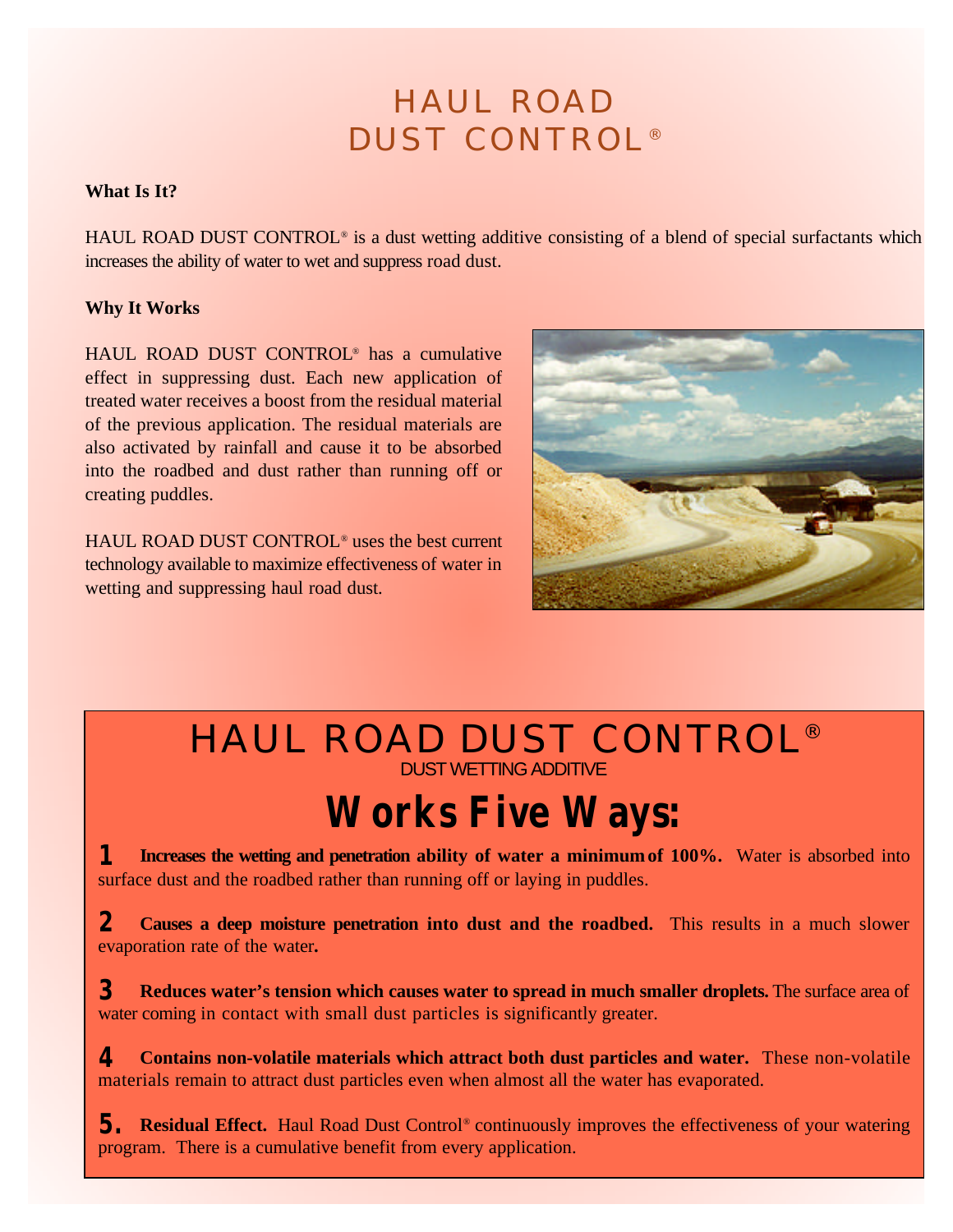

#### **• Saves you time, money, and water.**

- 1. When spreading the same volume of water as before, it reduces the frequency of spraying haul roads.
- 2. Enables you to saturate roads with a greater volume of water per application due to the fast penetration and spreading ability -- further reducing the frequency of wetting haul roads.
- 3. Where water availability is critical, it suppresses dust and reduces the volume of water required.
- <sup>l</sup> **Is biodegradable, non-hazardous, non-combustible, non-corrosive, harmless to skin, clothing, and equipment.**
- **Will not salt out or cause clogging, completely miscible with water in all proportions, not adversely affected by any type of water (hard or soft, fresh or salt), or by water temperature.**
- <sup>l</sup> **Will not contaminate streams, vegetation, soil, or harm wildlife.**

#### **RECOMMENDED MIXTURE OF** HAUL ROAD DUST CONTROL ® **TO WATER**

Add 1 gallon of Haul Road Dust Control ® with each 5000 gallons of water or 1 litre of Haul Road Dust Control ® with each 5000 litres of water

As Haul Road Dust Control ® is applied it "conditions" the road. Haul Road Dust Control ® produces a cumulative, residual effectiveness in the haul road surface.

The result is increased wetting of dust, slower evaporation of water, increased ground moisture, better surface compaction with less surface deterioration.

With Haul Road Dust Control<sup>®</sup> your watering effectiveness will continuously improve everyday, every week, every month! As a bonus, Haul Road Dust Control ® maximizes the benefits of normal rainfall.

# **OUTSTANDING** FEATURES: